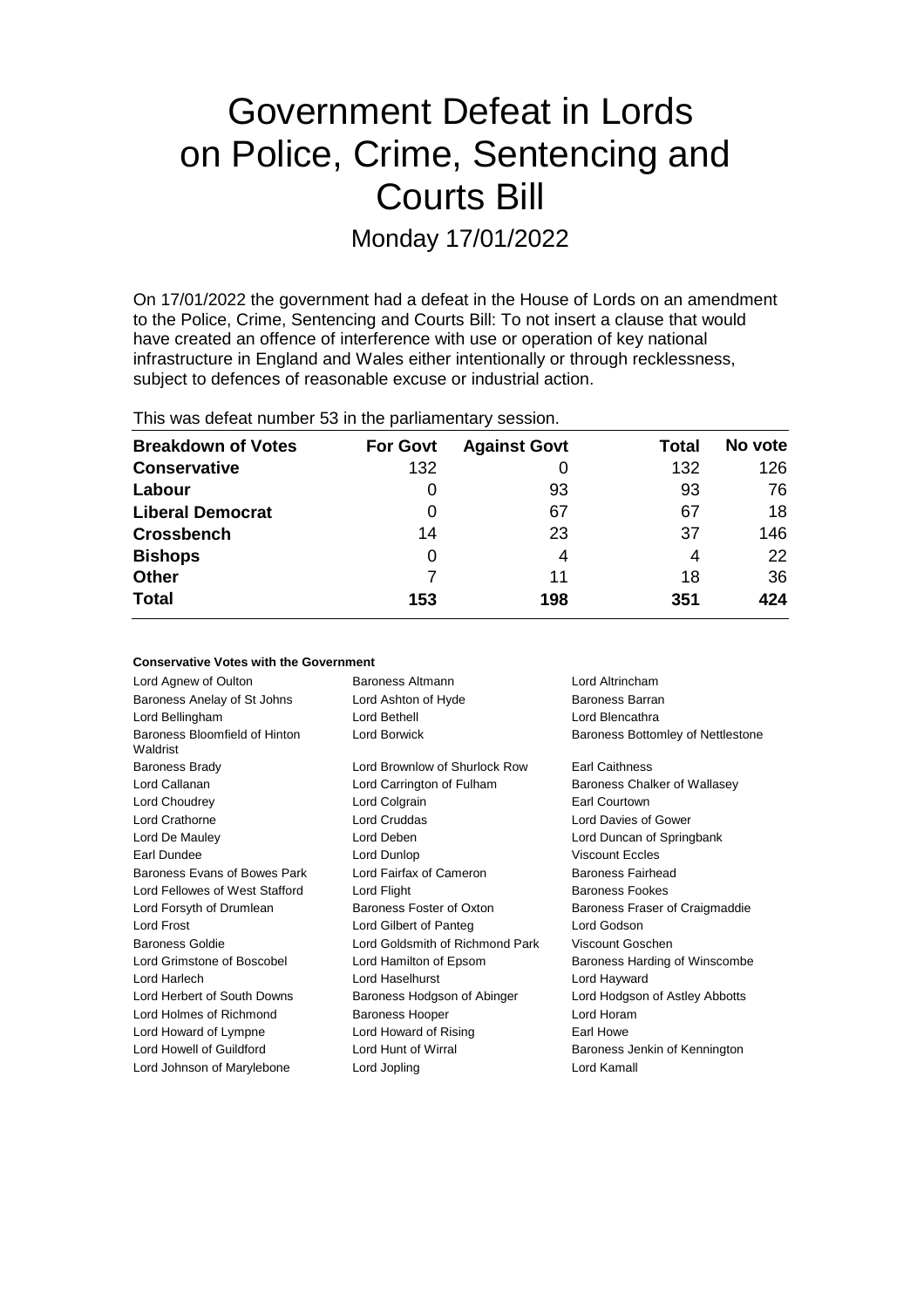Lord Kirkhope of Harrogate Lord Lancaster of Kimbolton Lord Lansley Lord Leigh of Hurley Lord Lexden Lord Lilley Earl Lindsay Lord Lingfield Earl Liverpool Lord Mancroft Baroness Manzoor Lord McInnes of Kilwinning Baroness McIntosh of Pickering Lord McLoughlin Corresponding Lord Mendoza Baroness Meyer Baroness Mobarik Baroness Morgan of Cotes Lord Moylan Baroness Neville-Jones Baroness Neville-Rolfe Baroness Newlove Baroness Nicholson of Winterbourne Baroness Noakes Lord Northbrook Lord Norton of Louth Lord Offord of Garvel Lord Parkinson of Whitley Bay Lord Pickles **Baroness Pidding** Lord Polak Lord Popat Lord Reay Lord Ribeiro Lord Robathan Baroness Sanderson of Welton Lord Sandhurst Lord Sarfraz Lord Sassoon Baroness Sater **Baroness Scott of Bybrook** Lord Selkirk of Douglas Lord Sharpe of Epsom Lord Sherbourne of Didsbury Lord Shinkwin Lord Smith of Hindhead **Baroness Stedman-Scott** Lord Sterling of Plaistow Lord Stewart of Dirleton Baroness Stowell of Beeston Baroness Stroud Lord Taylor of Holbeach Viscount Trenchard Lord True Lord Udny-Lister Lord Vaizey of Didcot Baroness Vere of Norbiton Baroness Verma Lord Wei Lord Wharton of Yarm Lord Willetts **Baroness Williams of Trafford** Lord Wolfson of Tredegar Baroness Wyld Lord Young of Cookham Viscount Younger of Leckie

### **Conservative Votes against the Government**

#### **Labour Votes with the Government**

## **Labour Votes against the Government**

Lord Anderson of Swansea Baroness Andrews Bachdrews Lord Bach Baroness Bakewell **Baroness** Bakewell **Lord Berkeley Baroness Blake of Leeds** Baroness Blower Lord Boateng Lord Bradley Lord Bragg **Baroness Bryan of Partick** Lord Campbell-Savours Lord Carter of Coles **Lord Cashman** Baroness Chakrabarti Viscount Chandos Lord Clark of Windermere Lord Coaker Lord Collins of Highbury Baroness Corston Lord Cunningham of Felling Lord Davidson of Glen Clova Lord Davies of Brixton Baroness Donaghy Baroness Drake Lord Dubs Lord Elder Lord Falconer of Thoroton Baroness Golding Lord Grantchester Lord Hacking Lord Hain Viscount Hanworth Lord Harris of Haringey **Baroness Hayman of Ullock** Baroness Hayter of Kentish Town Baroness Healy of Primrose Hill Lord Hendy Contract and Baroness Henig Lord Howarth of Newport Lord Hunt of Kings Heath Baroness Jones of Whitchurch Lord Kennedy of Southwark Baroness Kennedy of The Shaws Lord Khan of Burnley Baroness Kingsmill **Example 2** Lord Knight of Weymouth **Baroness Lawrence of Clarendon** Lord Lennie **Lord Lord Lord Lord Lord Lord Lord Liddle** Lord Lipsey Baroness Lister of Burtersett Baroness Mallalieu Lord Mandelson Baroness McIntosh of Hudnall Lord McNicol of West Kilbride Baroness Merron **Baroness Morton Lord Mitchell** Baroness Morris of Yardley Baroness Osamor **Baroness Pitkeathley** Baroness Quin Baroness Rebuck **Baroness Ritchie of Downpatrick** Lord Robertson of Port Ellen Lord Rooker Lord Rosser Baroness Royall of Blaisdon Baroness Sherlock Lord Sikka Viscount Stansgate Baroness Taylor of Bolton **Baroness Thornton** Baroness Thornton **Lord Tomlinson** Lord Touhig **Lord Triesman** Lord Triesman **Lord Tunnicliffe** Baroness Warwick of Undercliffe Lord Watson of Invergowrie Lord Watts

Baroness Adams of Craigielea Lord Adonis **Baroness Amos** Baroness Amos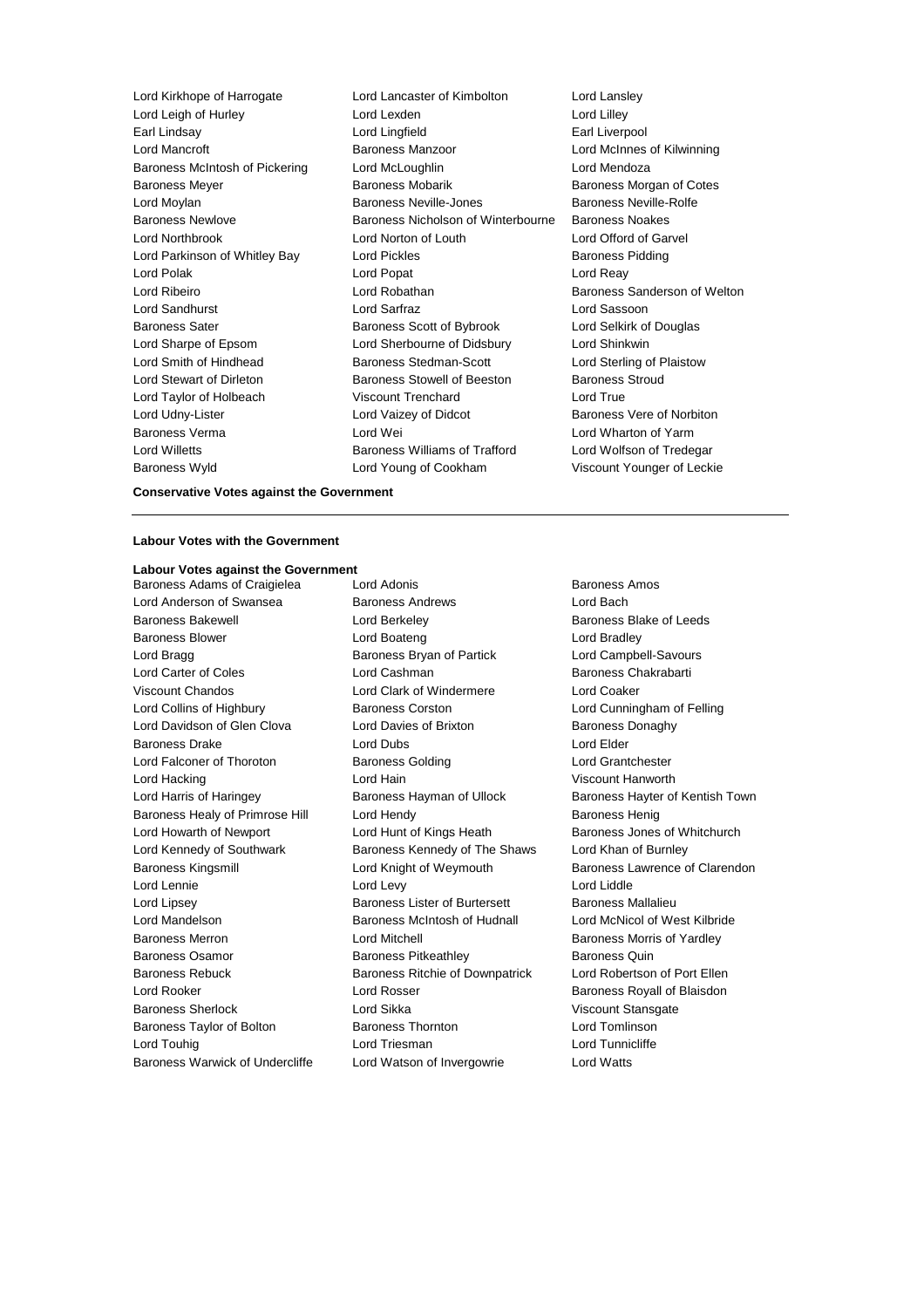Lord West of Spithead Baroness Whitaker Lord Whitty Baroness Wilcox of Newport Lord Winston<br>
Lord Wood of Anfield<br>
Lord Woodley **Come** Baroness Young of Old Scone Lord Young of Norwood Green Lord Woodley **Baroness Young of Old Scone** 

#### **Liberal Democrat Votes with the Government**

| Liberal Democrat Votes against the Government |                            |                                               |
|-----------------------------------------------|----------------------------|-----------------------------------------------|
| Lord Addington                                | Lord Allan of Hallam       | Baroness Bakewell of Hardington<br>Mandeville |
| <b>Baroness Barker</b>                        | Lord Beith                 | Baroness Benjamin                             |
| Baroness Bonham-Carter of Yarnbury            | <b>Baroness Brinton</b>    | Lord Bruce of Bennachie                       |
| <b>Lord Burnett</b>                           | Baroness Burt of Solihull  | Lord Campbell of Pittenweem                   |
| Lord Clement-Jones                            | Lord Dholakia              | Baroness Featherstone                         |
| Lord Foster of Bath                           | Lord Fox                   | Baroness Garden of Frognal                    |
| Lord German                                   | Earl Glasgow               | Lord Goddard of Stockport                     |
| <b>Baroness Grender</b>                       | Baroness Hamwee            | Baroness Harris of Richmond                   |
| <b>Baroness Humphreys</b>                     | Lord Hussain               | Baroness Hussein-Ece                          |
| Baroness Janke                                | Baroness Jolly             | Lord Jones of Cheltenham                      |
| Baroness Kramer                               | Lord Lee of Trafford       | Lord McNally                                  |
| Lord Newby                                    | <b>Baroness Northover</b>  | Lord Oates                                    |
| <b>Lord Paddick</b>                           | Lord Palmer of Childs Hill | <b>Baroness Parminter</b>                     |
| <b>Baroness Pinnock</b>                       | Lord Purvis of Tweed       | Baroness Randerson                            |
| Lord Razzall                                  | Lord Redesdale             | Lord Rennard                                  |
| Baroness Scott of Needham Market              | Lord Scriven               | Lord Sharkey                                  |
| Baroness Sheehan                              | Lord Shipley               | Baroness Smith of Newnham                     |
| Lord Stephen                                  | Lord Storey                | Lord Strasburger                              |
| <b>Lord Stunell</b>                           | <b>Baroness Suttie</b>     | Lord Taverne                                  |
| Lord Teverson                                 | Lord Thomas of Gresford    | Baroness Thomas of Winchester                 |
| <b>Baroness Thornhill</b>                     | <b>Viscount Thurso</b>     | Lord Tope                                     |
| <b>Baroness Tyler of Enfield</b>              | Lord Wallace of Saltaire   | <b>Baroness Walmsley</b>                      |
| Lord Willis of Knaresborough                  |                            |                                               |

## **Crossbench Votes with the Government**<br>
Lord Anderson of Ipswich **Saroness Bull**

Lord Anderson of Ipswich **Baroness Bull** Baroness Bull Lord Carlile of Berriew Baroness Cavendish Little Venice Viscount Colville of Culross Lord Hogan-Howe Baroness O'Loan **Lord Pannick** Lord Pannick **Lord Ricketts** Lord Thomas of Cwmgiedd Lord Trevethin and Oaksey Lord Walney Baroness Watkins of Tavistock Viscount Waverley

**Crossbench Votes against the Government** Lord Aberdare Lord Alton of Liverpool Lord Berkeley of Knighton Baroness Boycott Lord Brown of Eaton-under-Heywood Earl Clancarty Lord Crisp **Baroness D'Souza** Lord Freyberg **Lord Freyberg** Lord Hannay of Chiswick **Baroness Hayman** Baroness Hunt of Bethnal Green Lord Kerr of Kinlochard Lord Kerslake Baroness Kidron Lord Macdonald of River Glaven Baroness Masham of Ilton Baroness Neuberger Baroness Prashar **Lord Ramsbotham** Lord Russell of Liverpool Baroness Wheatcroft **Baroness Worthington** 

#### **Bishop Votes with the Government**

#### **Bishop Votes against the Government**

Bishop of Birmingham Bishop of Bristol Bishop of Bristol Bishop of Leeds Bishop of London